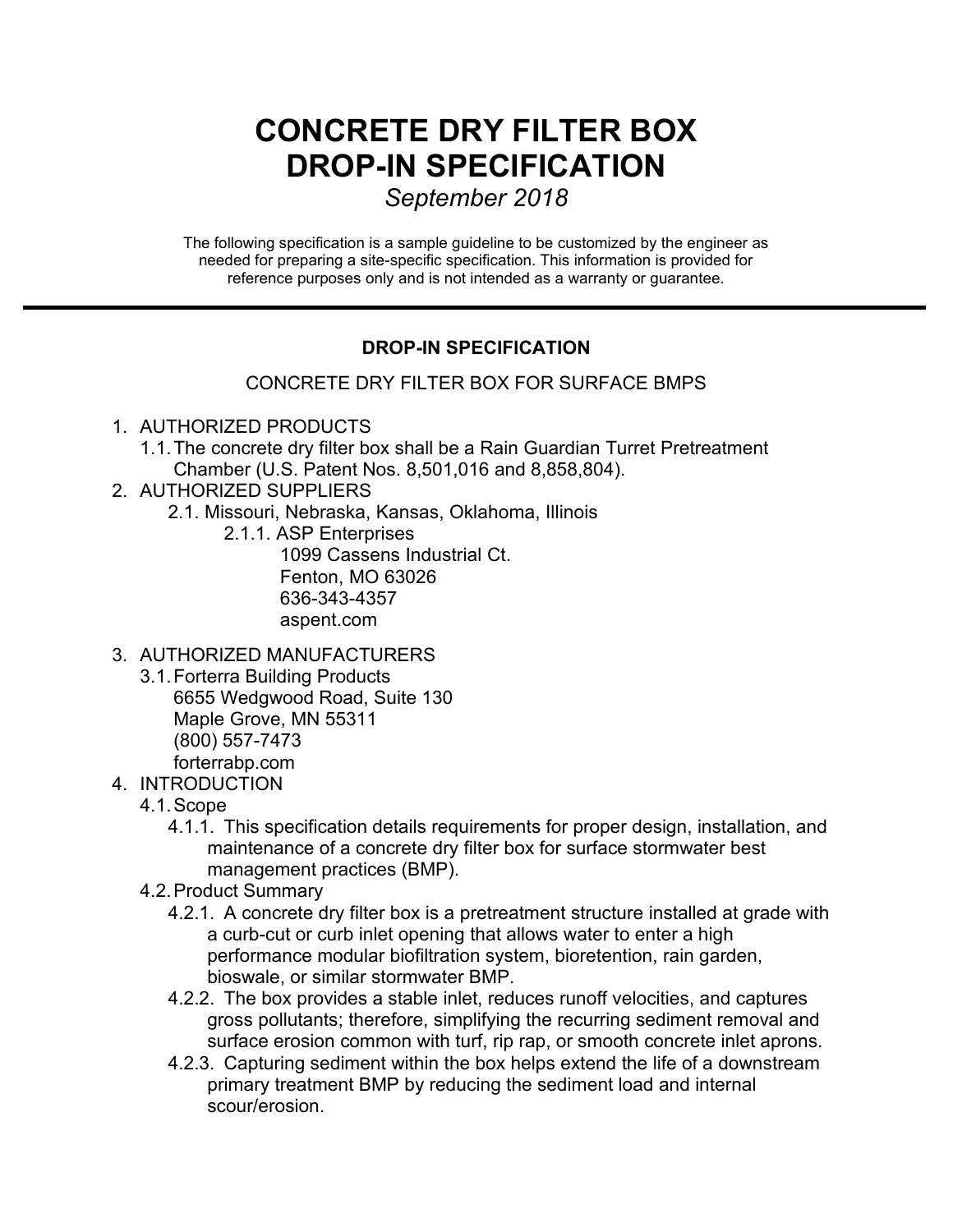- 4.2.4. Concrete dry filter boxes can be installed on both new and existing projects where there are concerns about inlet stability and/or maintenance issues.
- 5. SPECIFICATIONS
	- 5.1.Functional components of the concrete dry filter box must include the components listed below and meet the standards in Table 1.
		- 5.1.1. Top grate
			- 5.1.1.1. Top grate mechanically separates larger debris pieces (e.g. leaf litter and garbage) from stormwater runoff, thereby increasing storage space for sediment and finer debris within the unit. In addition, the top grate of the box must minimally support pedestrian foot traffic loads due to frequent positioning in the road right-of-way.
		- 5.1.2. Impermeable side walls
			- 5.1.2.1. Impermeable side walls which, when connected to a water permeable filter sidewall, create a debris and sediment trap. Chamber therefore allows heavier solids to settle and collect in an easy to clean location. The side walls also contain flow, thereby preventing inlet erosion.
		- 5.1.3. Water permeable filter sidewall
			- 5.1.3.1. The water permeable filter sidewall is independently connected to the impermeable side walls. The permeable filter allows for the box to dry out between runoff events, easing maintenance by preventing the need to remove sediment/debris in a slurry state. It also prevents anoxic conditions and habitat for mosquito reproduction.
		- 5.1.4. Impermeable debris walls
			- 5.1.4.1. Impermeable debris walls capture floatables when BMP is filled to capacity (e.g. leaf litter and seeds) and prevent transfer of floatables between the inlet and BMP.
		- 5.1.5. High volume overflow points
			- 5.1.5.1. The concrete dry filter box must provide for high volume overflow during large storm events such that water within the structure does not overtop the sidewalls, which would reduce the box's ability to retain floatables and maintain a stable inlet. The overflow points also ensure stormwater will not bypass the BMP until it reaches capacity.
		- 5.1.6. Splash pad
			- 5.1.6.1. The box should include a splash pad downstream of the principal (permeable filter wall) and emergency overflow (concrete weir) points to reduce scouring below the box (i.e. within the aggregate base and BMP soil).
- 5.1.7. All components must be easy to clean without specialized equipment. Table 1: Concrete dry filter box standards.

| PROPERTY OF BOX INLET STRUCTURE                 | <b>VALUE OR METHOD</b> |
|-------------------------------------------------|------------------------|
| Steel reinforced, cold joint secured monolithic | $1,030$ lbs.           |
| concrete structure, weight                      |                        |
| Concrete minimum compressive strength           | 4,000 psi at 28 days   |
| Concrete air entrained                          | 4-8% by volume         |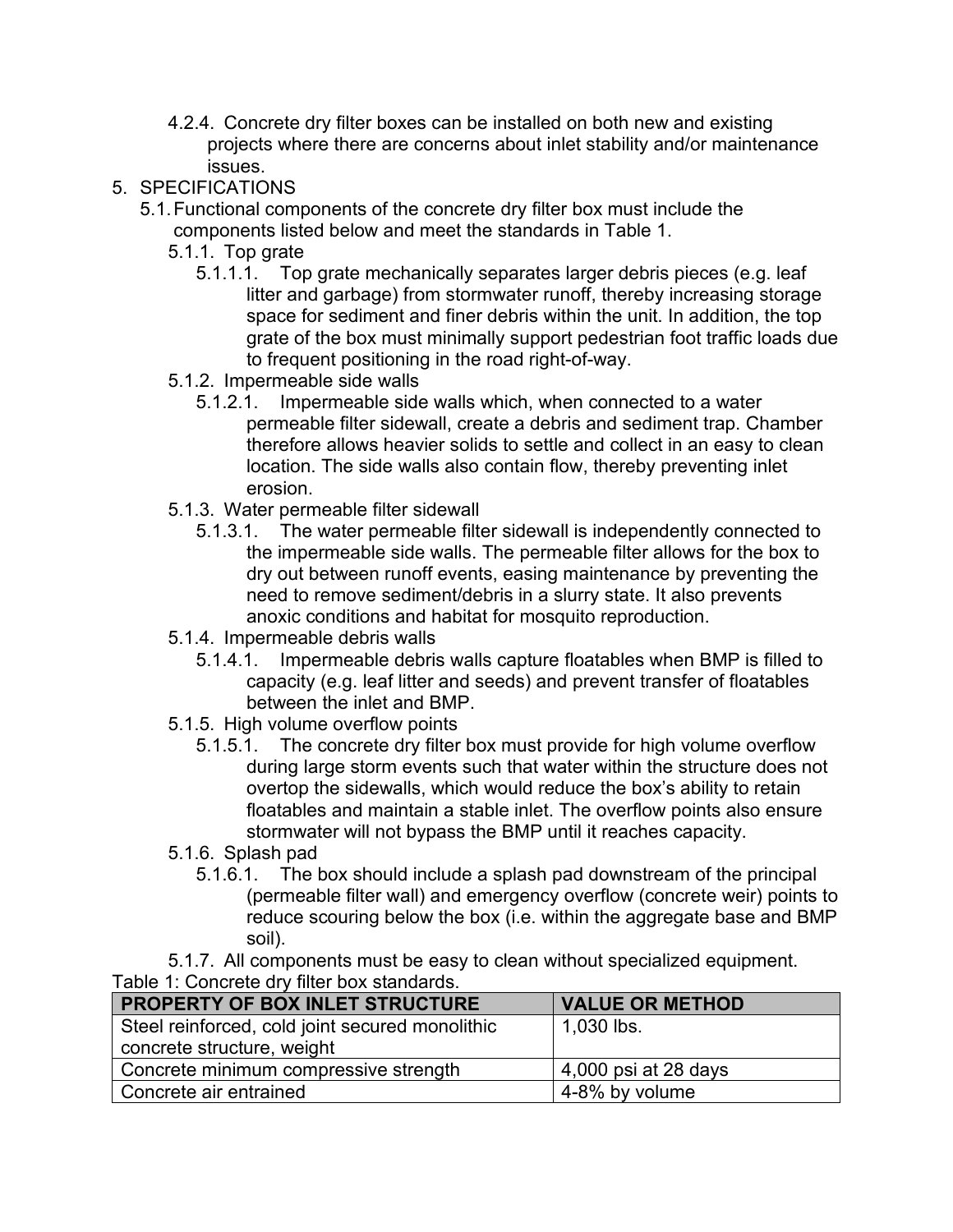| Manufactured and designed standard | ASTM C858                          |
|------------------------------------|------------------------------------|
| . Standard exterior dimensions     | 46" x 50" base, 19.5" total height |

### 6. DELIVERY, STORAGE, AND HANDLING

- 6.1.Delivery
	- 6.1.1. Delivery of a concrete dry filter box must be from an authorized supplier.
	- 6.1.2. Reasonable accommodations should be made to protect all materials from damage during delivery. Shipments should be inspected upon arrival to insure no damage occurred during transportation. Any damage found after delivery will be the responsibility of the contractor.
- 6.2.Storage and Handling
	- 6.2.1. Storage prior to installation should occur on smooth surfaces, free from dirt, mud, and debris. Boxes are designed to persist in all seasons so temperature and precipitation should not be a problem.
- 7. INSTALLATION
	- 7.1.A concrete dry filter box should rest on a level, solid base to prevent settling. A well-draining aggregate base material (minimum 6" thickness) should be compacted to 95% percent standard proctor. The aggregate base should have a surface area equal to or larger than the concrete dry filter box base.
	- 7.2.The aggregate base location and distance behind the curb depends on site considerations but considerations should include bioretention basin side slopes and inlet slope to promote water flow into the unit.
	- 7.3.The filter box must include a 4" base to provide a firm foundation for the chamber structure and to supply a splash pad for water entering the unit.
	- 7.4.Excavation at the unit installation location should ensure sufficient depth for the 6" aggregate base, concrete dry filter box base, and ponding depth of the bioretention practice. For example, if the ponding depth of the basin is designed to be 1' and the concrete dry filter box base is 4", then soil should be excavated to 1'-10" (1' ponding depth, 6" aggregate base, 4" filter box base).
	- 7.5.Stormwater is most commonly directed into the box via a curb-cut or concrete inlet. Said inlet should be framed from the back of the curb to the unit inlet prior to pouring. Top elevations of the framing should match the top of the curb on the street side and the top of the filter box on the bioretention side. Expansion joint material should be used between the concrete curb and concrete dry filter box.
	- 7.6.Side curbs of the poured inlet must have an insurmountable profile to prevent water flow from overtopping the downstream side of the inlet.
	- 7.7.The slope of the inlet from the gutter to the filter box must be large enough to promote the inflow of water to the filter box.
- 8. OPERATION
	- 8.1.Items below assume proper installation of the concrete dry filter box based on design guidelines.
		- 8.1.1. Stormwater entering the box via a curb-cut or concrete inlet must pass through the top grate. The grate provides for mechanical sorting of larger debris such as leaves and garbage.